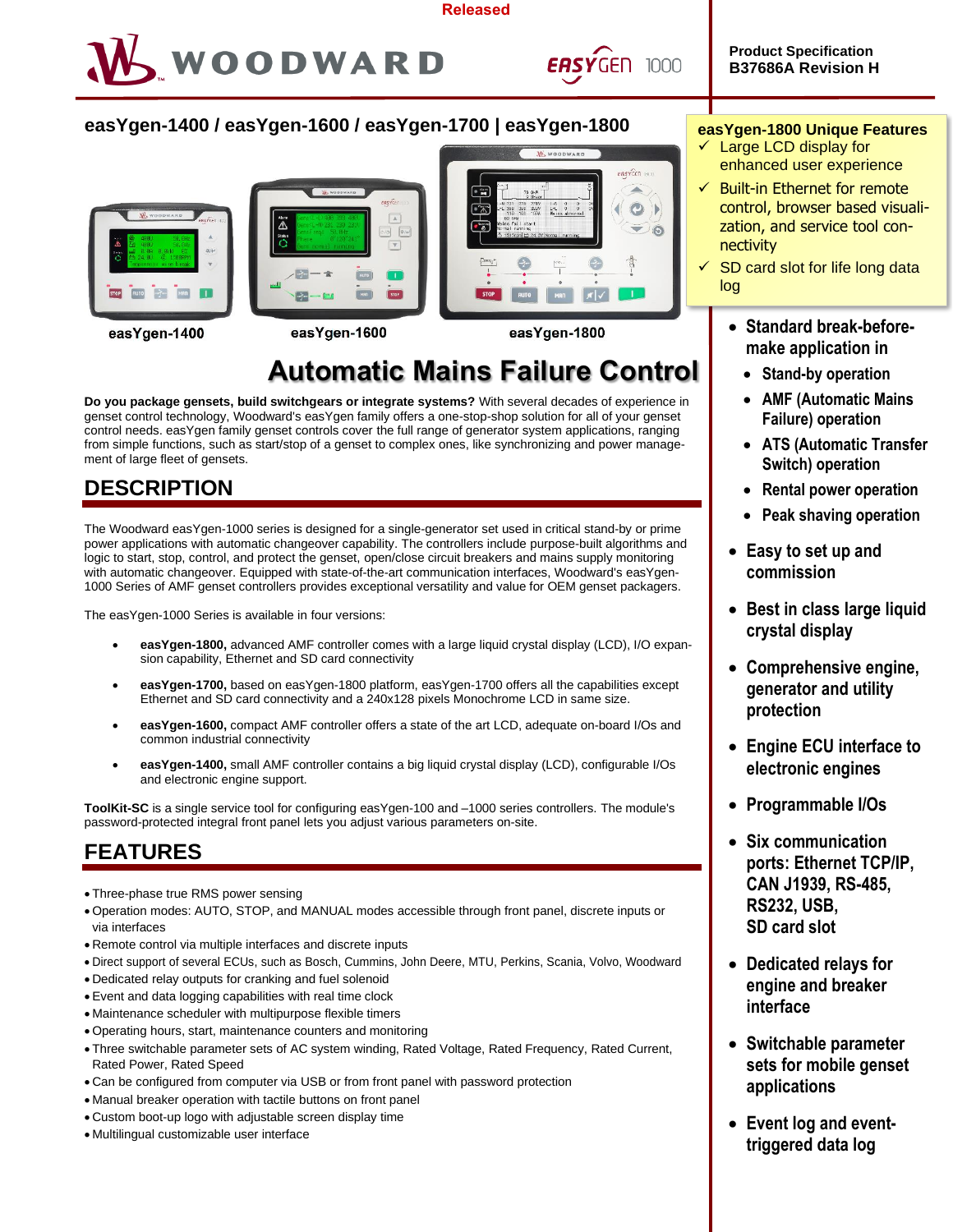### **Released**

## **SPECIFICATIONS**

|  | <b>Power Supply</b>                              |                                                            | Excitation current D+                        | 110 mA (12 V); 230 mA (24 V)                                                     |  |
|--|--------------------------------------------------|------------------------------------------------------------|----------------------------------------------|----------------------------------------------------------------------------------|--|
|  | <b>Operating Voltage</b>                         | 8.0 $V_{DC}$ to 35.0 $V_{DC}$ , Continuous Power           | (easYgen-1600, -1700 and -                   |                                                                                  |  |
|  | (Reverse polarity protected)                     | Supply.                                                    | 1800)                                        |                                                                                  |  |
|  | Maximum supply voltage                           | Short Time 80 V (5-10 s); Long T. 50 V                     | Start Relay and<br><b>Fuel Relay Outputs</b> | Rated 10Adc, 24Vdc running stand-<br>alone. Rated 5Adc, 24Vdc when running       |  |
|  | Minimum supply voltage                           | 6.5 V                                                      |                                              |                                                                                  |  |
|  | Maximum operating current                        | (All relays closed, LCD bright)                            |                                              | together. (easYgen-1600/1700/1800                                                |  |
|  | $(exsYgen-1800)$                                 | 450 mA (12 V); 220 mA (24 V)                               |                                              | only)<br>Rated                                                                   |  |
|  | Maximum standby current                          | (All relays closed, LCD dimmed)                            |                                              | 2Adc at 24Vdc (acc. to UL 6200)                                                  |  |
|  | (easYgen-1800)                                   | 420 mA (12 V); 200 mA (24 V)                               | <b>Housing</b>                               |                                                                                  |  |
|  | Power Consumption                                | <4 W (standby $\leq$ 2 W)                                  | <b>Case Dimensions</b>                       | easYgen-1700/1800: 237 x 172 x 45 mm<br>easYgen-1600: 209 x 166 x 45 mm          |  |
|  | <b>Alternator Input Range</b>                    | 50 Hz/60 Hz                                                |                                              |                                                                                  |  |
|  | 3-Phase 4-Wire                                   | $AC15V - AC173V$ (ph-N) (according to                      |                                              | easYgen-1400: 135 x 110 x 44 mm                                                  |  |
|  | 3-Phase 3-Wire                                   | UL6200)<br>AC15V - AC360V (ph-N) (according to<br>EN61010) | <b>Panel Cutout</b>                          | easYgen-1700/1800: 214.5 x 160.5 mm                                              |  |
|  | Single-Phase 2-Wire<br>2-Phase 3-Wire            |                                                            |                                              | easYgen-1600: 187.5 x 142.5 mm                                                   |  |
|  |                                                  |                                                            |                                              | easYgen-1400: 116.5 x 90.5 mm                                                    |  |
|  | <b>AC-Measurement</b><br><b>Voltage Accuracy</b> | 1% when $V > AC100V$                                       | <b>Operating Conditions</b>                  | Temperature: $(-25 \text{ to } +70)$ °C;                                         |  |
|  |                                                  |                                                            |                                              | Humidity: max. 93%, noncondensing                                                |  |
|  |                                                  |                                                            | <b>Storage Condition</b>                     | Temperature: $(-25 \text{ to } +70)$ °C                                          |  |
|  | Minimum frequency                                | Generator: 10 Hz; Mains: 27 Hz                             |                                              | Humidity: max. 93%, noncondensing                                                |  |
|  | Maximum frequency                                | Generator: 99.5 Hz; Mains: 99.5 Hz                         | <b>Protection Level</b>                      | IP65 in the front, mounted with kit<br>IP20 on rear side<br>easYgen-1400: 0.3 kg |  |
|  | Frequency resolution                             | $0.1$ Hz $(1099$ Hz)                                       | Net Weight                                   |                                                                                  |  |
|  | Frequency accuracy                               | $±0.1$ Hz                                                  |                                              |                                                                                  |  |
|  |                                                  |                                                            |                                              | easYgen-1600: 0.56 kg                                                            |  |
|  | Nominal CT secondary rating                      | 5 A                                                        |                                              | easYgen-1700/-1800: 0.85 kg                                                      |  |
|  | <b>Overload Measurement</b>                      | Max.: 10 A                                                 |                                              |                                                                                  |  |
|  | <b>Current Accuracy</b>                          | 1%                                                         |                                              |                                                                                  |  |
|  | <b>APPLICATION</b>                               |                                                            |                                              |                                                                                  |  |
|  |                                                  |                                                            |                                              |                                                                                  |  |

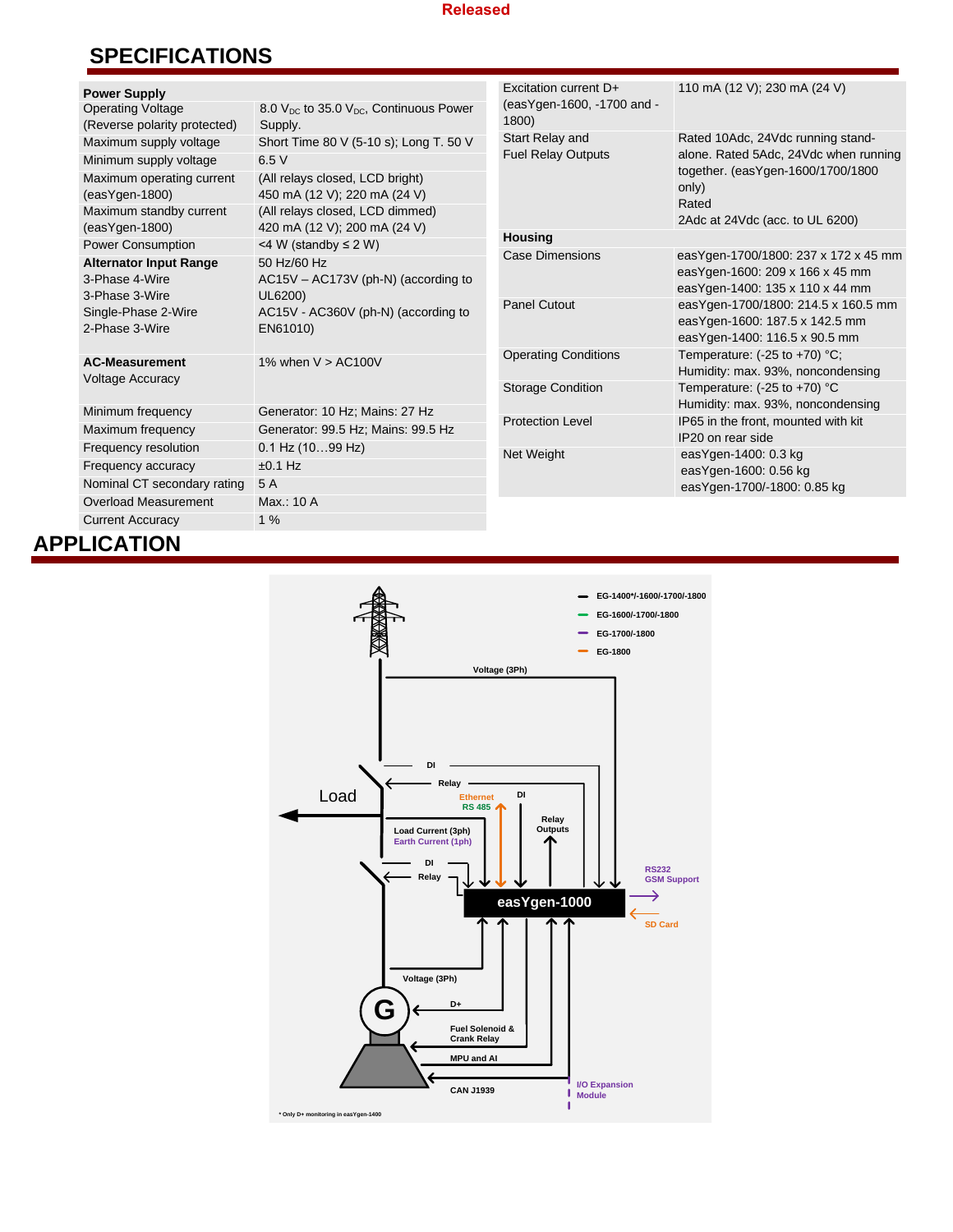### **Released**

## **TERMINAL DIAGRAM**